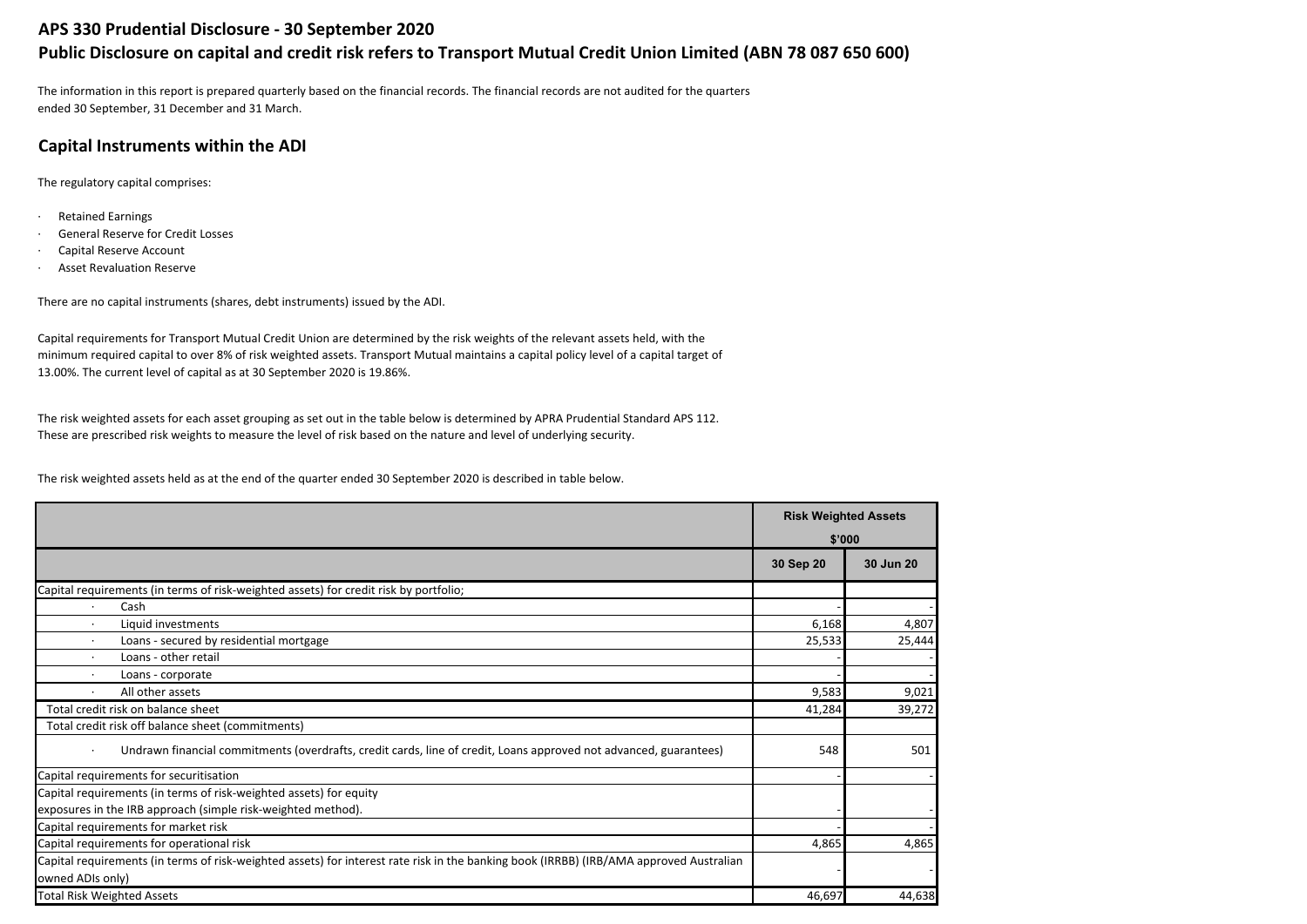## **Capital**

The capital held by Transport Mutual exceeds the policy and minimum capital prescribed by APRA Prudential Standards.

The capital ratio is the amount of capital described in the table below divided by total risk weighted assets.

|                      | Capital \$ '000 |           |  |
|----------------------|-----------------|-----------|--|
|                      | 30 Sep 20       | 30 Jun 20 |  |
| Common Equity Tier 1 | 8,814           | 8,729     |  |
| Tier 1               | 8,814           | 8,729     |  |
| <b>Total Capital</b> | 9,275           | 9,190     |  |

|                      | <b>Capital %</b> |           |  |
|----------------------|------------------|-----------|--|
|                      | 30 Sep 20        | 30 Jun 20 |  |
| Common Equity Tier 1 | 18.88%           | 19.56%    |  |
| Tier 1               | 18.88%           | 19.56%    |  |
| <b>Total Capital</b> | 19.86%           | 20.59%    |  |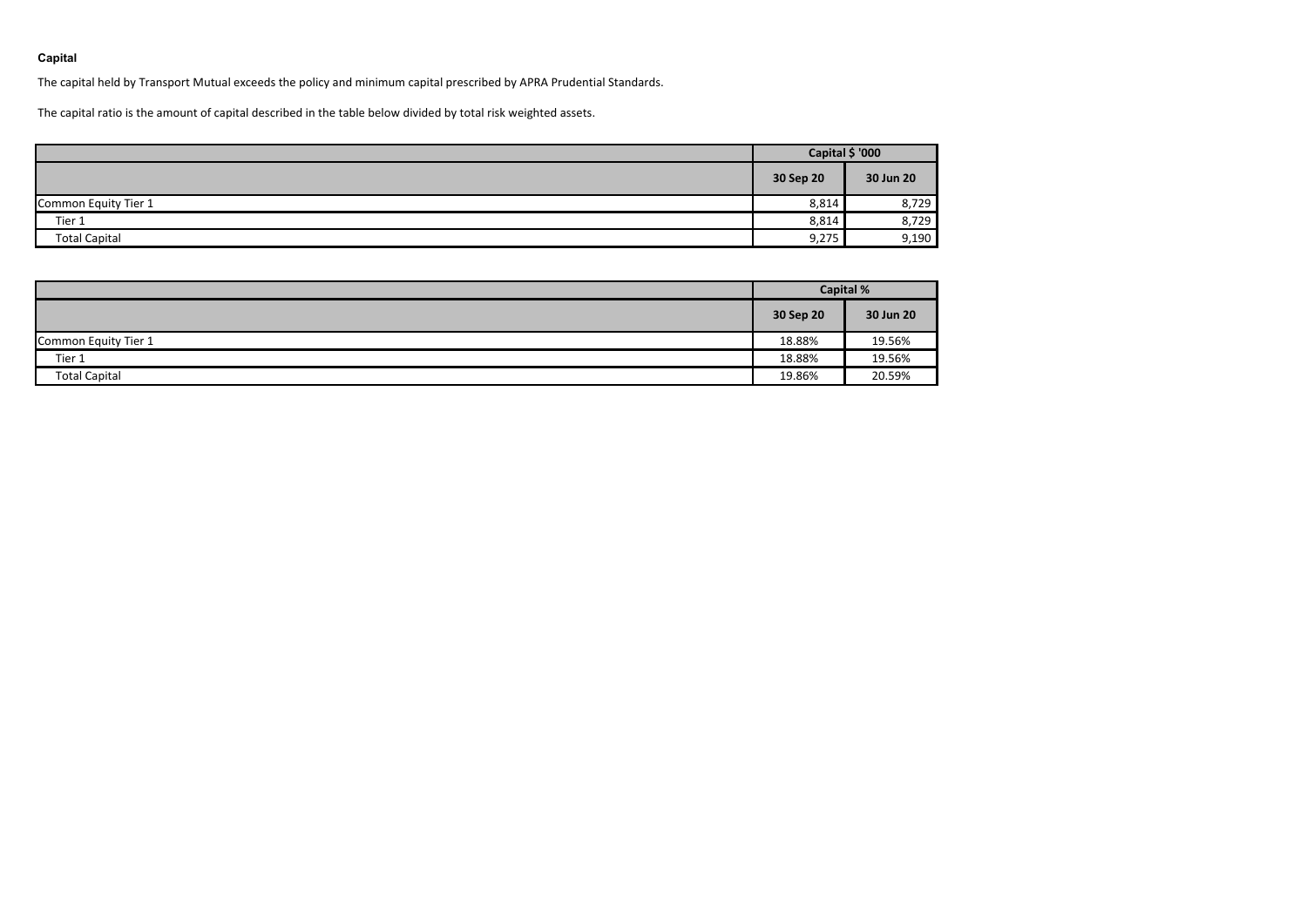### **CREDIT RISK – INVESTMENTS**

Surplus cash not invested in loans to members are held in high quality liquid assets (HQLA) or other investments according to Transport Mutual's Liquidity Policy. This includes the funds required to be held to meet withdrawal of deposits by members.

Transport Mutual uses the ratings of reputable ratings agencies to assess the credit quality of all investment exposures, where applicable, using the credit quality assessment scale in APRA prudential Guidance in APS112.

The exposure values associated with each credit quality step are as follows.

## **Credit Risk Investments**

| 30 Sep 20                            |        |                                             |                                         |                     |
|--------------------------------------|--------|---------------------------------------------|-----------------------------------------|---------------------|
|                                      | \$′000 | Carrying Value   Past Due Value  <br>\$′000 | Impaired<br><b>Facilities</b><br>\$′000 | Provision<br>\$′000 |
| Cuscal - Rated A                     | 7,888  |                                             |                                         |                     |
| Banks - Rated AA and above           | 9,480  |                                             |                                         |                     |
| Banks - Rated below AA               |        |                                             |                                         |                     |
| Credit Unions - Rated below AA       |        |                                             |                                         |                     |
| Unrated Institutions - Credit Unions |        |                                             |                                         |                     |
| Total                                | 17,368 |                                             |                                         |                     |

| 30 Jun 20                            |        |                                 |                               |           |  |
|--------------------------------------|--------|---------------------------------|-------------------------------|-----------|--|
|                                      |        | Carrying Value   Past Due Value | Impaired<br><b>Facilities</b> | Provision |  |
|                                      | \$′000 | \$'000                          | \$′000                        | \$′000    |  |
| Cuscal - Rated A                     | 8,586  |                                 |                               |           |  |
| Banks - Rated AA and above           | 6,478  |                                 |                               |           |  |
| Banks - Rated below AA               |        |                                 |                               |           |  |
| Credit Unions - Rated below AA       |        |                                 |                               |           |  |
| Unrated Institutions - Credit Unions |        |                                 |                               |           |  |
| Total                                | 15,064 |                                 |                               |           |  |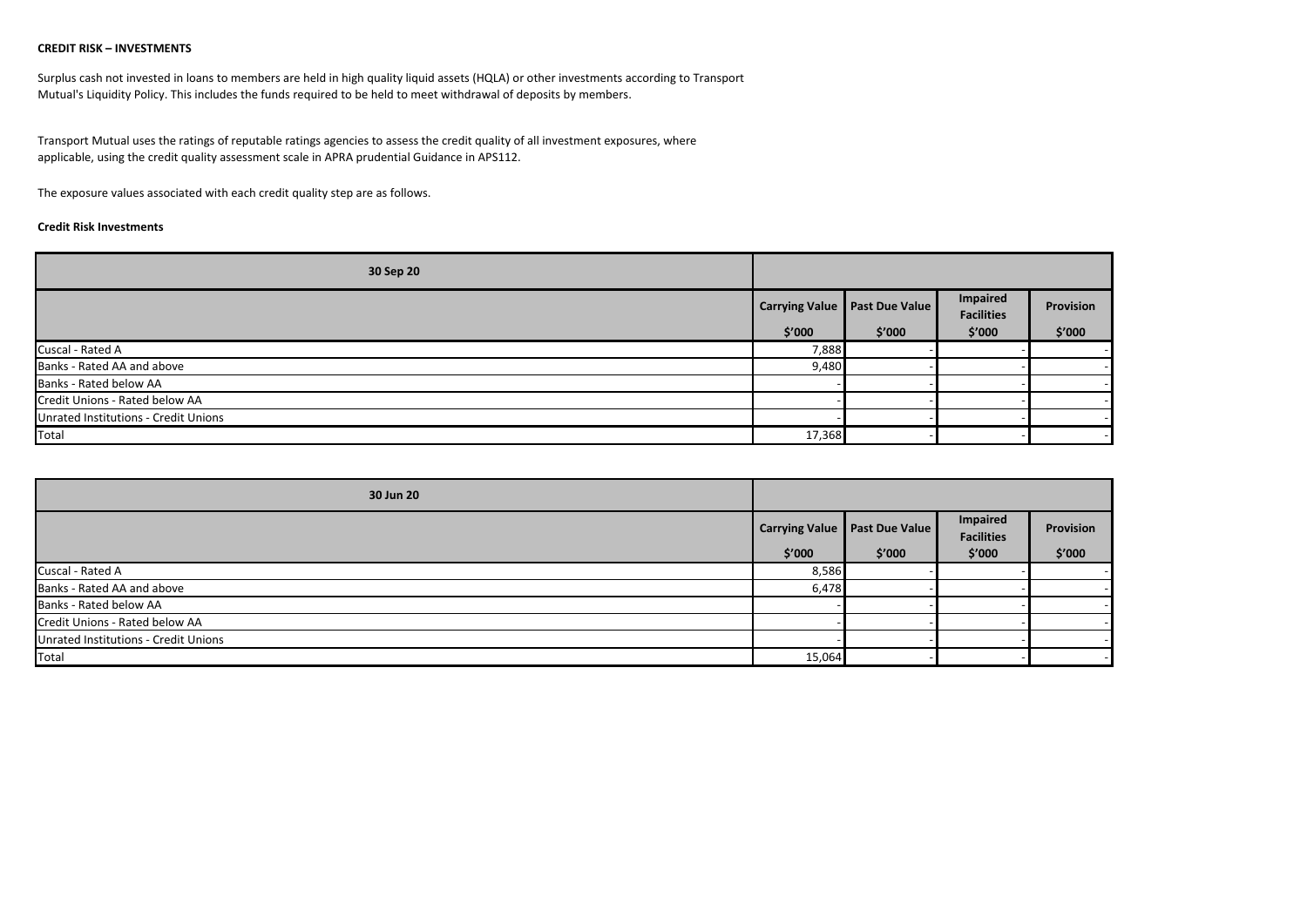#### **CREDIT RISK – LOANS**

The classes of loans entered into is limited to loans, commitments and other non-market off-balance sheet exposures. Transport Mutual does not enter into debt securities, and over-thecounter derivatives.

### **Impairment details**

The level of impaired loans by class of loan is set out below. In the note below:

- · Carrying Value is the amount of the balance sheet gross of provision.
- Past due loans is the 'on balance sheet' loan balances which are behind in repayments past due by 90 days or more but not impaired.
- · Impaired loans are the 'on balance sheet' loan balances which are at risk of not meeting all principle and interest repayments over time.
- · Provision for impairment is the amount of the impairment provision allocated to the class of impaired loans.
- · The losses in the period equate to the additional provisions set aside for impaired loans, and bad debts written off in excess of previous provision allowances.

The impaired loans are generally not secured against residential property. Some impaired loans are secured by bill of sale over motor vehicles or other assets of varying value. It is not practicable to determine the fair value of all collateral as at the balance date due to the variety of assets and their condition. The analysis of Transport Mutual's loans by class is as follows:

### **Credit Risk Loans**

| 30 Sep 20                 |                                                               |                                                                 |                                                                                             |                                         |                                                                          |                                                                                 |
|---------------------------|---------------------------------------------------------------|-----------------------------------------------------------------|---------------------------------------------------------------------------------------------|-----------------------------------------|--------------------------------------------------------------------------|---------------------------------------------------------------------------------|
| <b>Loans Portfolio</b>    | Gross exposure<br>value-Average /<br>for the period<br>\$′000 | Carrying value<br><b>Financial</b><br><b>Position</b><br>\$′000 | <b>Commitments</b><br>on Statement of (redraws, credit)<br>facilities<br>undrawn)<br>\$'000 | <b>Past Due</b><br>facilities<br>\$′000 | <b>Specific</b><br><b>Provision as</b><br>at end of<br>quarter<br>\$'000 | Increase in<br>specific<br>provision and<br>write- offs in<br>quarter<br>\$'000 |
| Mortgage secured          | 70,717                                                        | 70,529                                                          | 1,565                                                                                       |                                         |                                                                          |                                                                                 |
| Personal                  | 6,375                                                         | 6,602                                                           |                                                                                             |                                         | 124                                                                      |                                                                                 |
| Overdrafts & Credit Cards | 52                                                            | 53                                                              |                                                                                             |                                         |                                                                          |                                                                                 |
| Corporate borrowers       |                                                               |                                                                 |                                                                                             |                                         |                                                                          |                                                                                 |
| Total                     | 77,143                                                        | 77,184                                                          | 1,565                                                                                       |                                         | 124                                                                      |                                                                                 |

| 30 Jun 20                 |                                                             |                                                   |                                                                                            |                                         |                                                                          |                                                                                 |
|---------------------------|-------------------------------------------------------------|---------------------------------------------------|--------------------------------------------------------------------------------------------|-----------------------------------------|--------------------------------------------------------------------------|---------------------------------------------------------------------------------|
| <b>Loans Portfolio</b>    | Gross exposure<br>value-Average<br>for the period<br>\$′000 | Carrying value<br>Financial<br>Position<br>\$′000 | <b>Commitments</b><br>on Statement of (redraws, credit<br>facilities<br>undrawn)<br>\$′000 | <b>Past Due</b><br>facilities<br>\$′000 | <b>Specific</b><br><b>Provision as</b><br>at end of<br>quarter<br>\$′000 | Increase in<br>specific<br>provision and<br>write- offs in<br>quarter<br>\$′000 |
| Mortgage secured          | 70,905                                                      | 70,905                                            | 1,430                                                                                      |                                         |                                                                          |                                                                                 |
| Personal                  | 6,147                                                       | 6,147                                             |                                                                                            |                                         | 122                                                                      |                                                                                 |
| Overdrafts & Credit Cards | 50                                                          | 50                                                |                                                                                            |                                         |                                                                          |                                                                                 |
| Corporate borrowers       |                                                             |                                                   |                                                                                            |                                         |                                                                          |                                                                                 |
| Total                     | 77,102                                                      | 77,102                                            | 1,430                                                                                      |                                         | 122                                                                      |                                                                                 |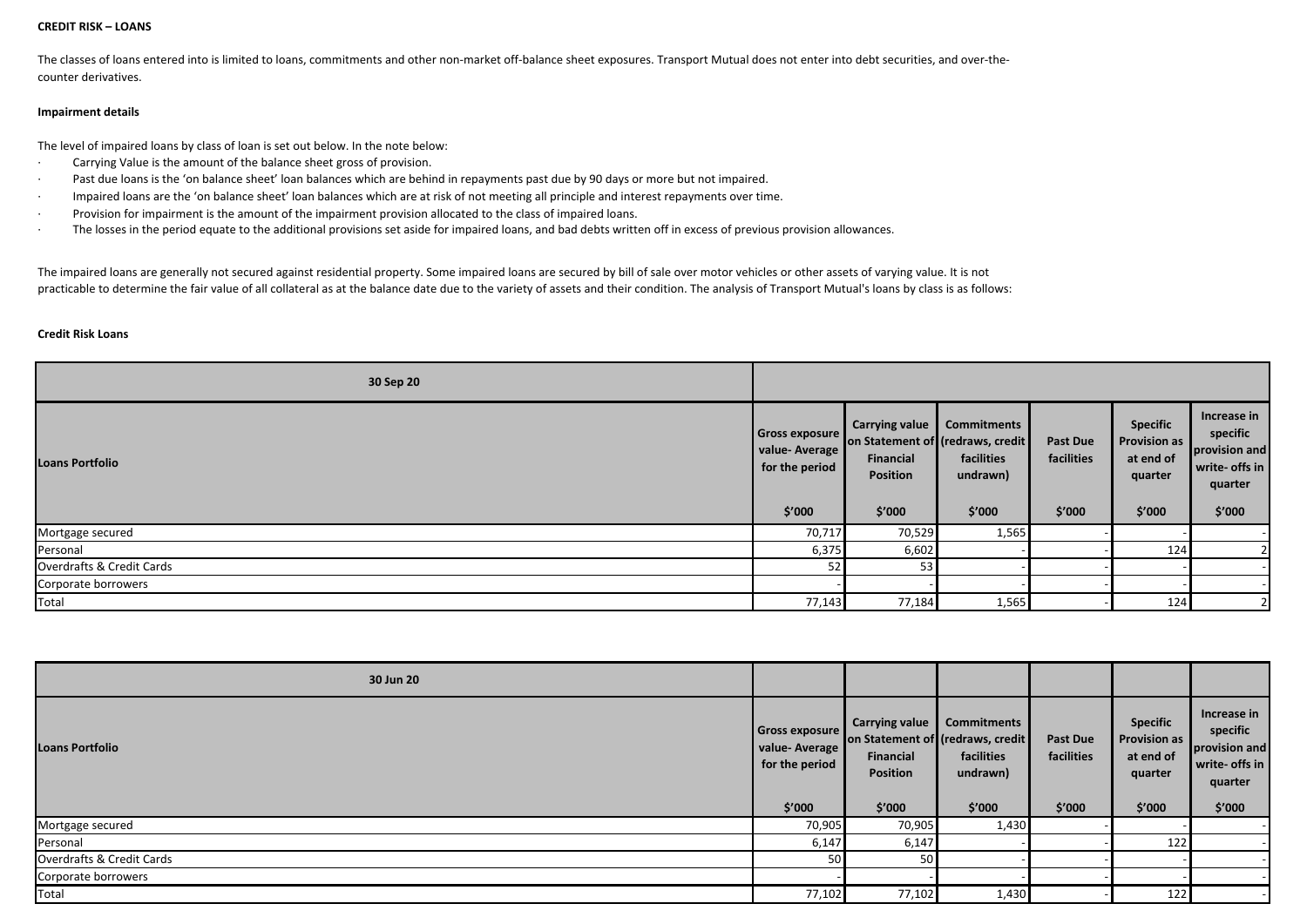## **GENERAL RESERVE FOR CREDIT LOSSES**

In addition to the above provision for impairment, the Board has recognised the need to make an allocation from retained earnings to ensure there is adequate protection for members against the prospect that some members will experience loan repayment difficulties in the future.

## **General Reserve for Credit Losses**

|                                          | 30 Sep 20 | 30 Jun 20 |
|------------------------------------------|-----------|-----------|
|                                          | \$'000    | \$'000    |
| <b>General Reserve for Credit Losses</b> | 461       | 461       |